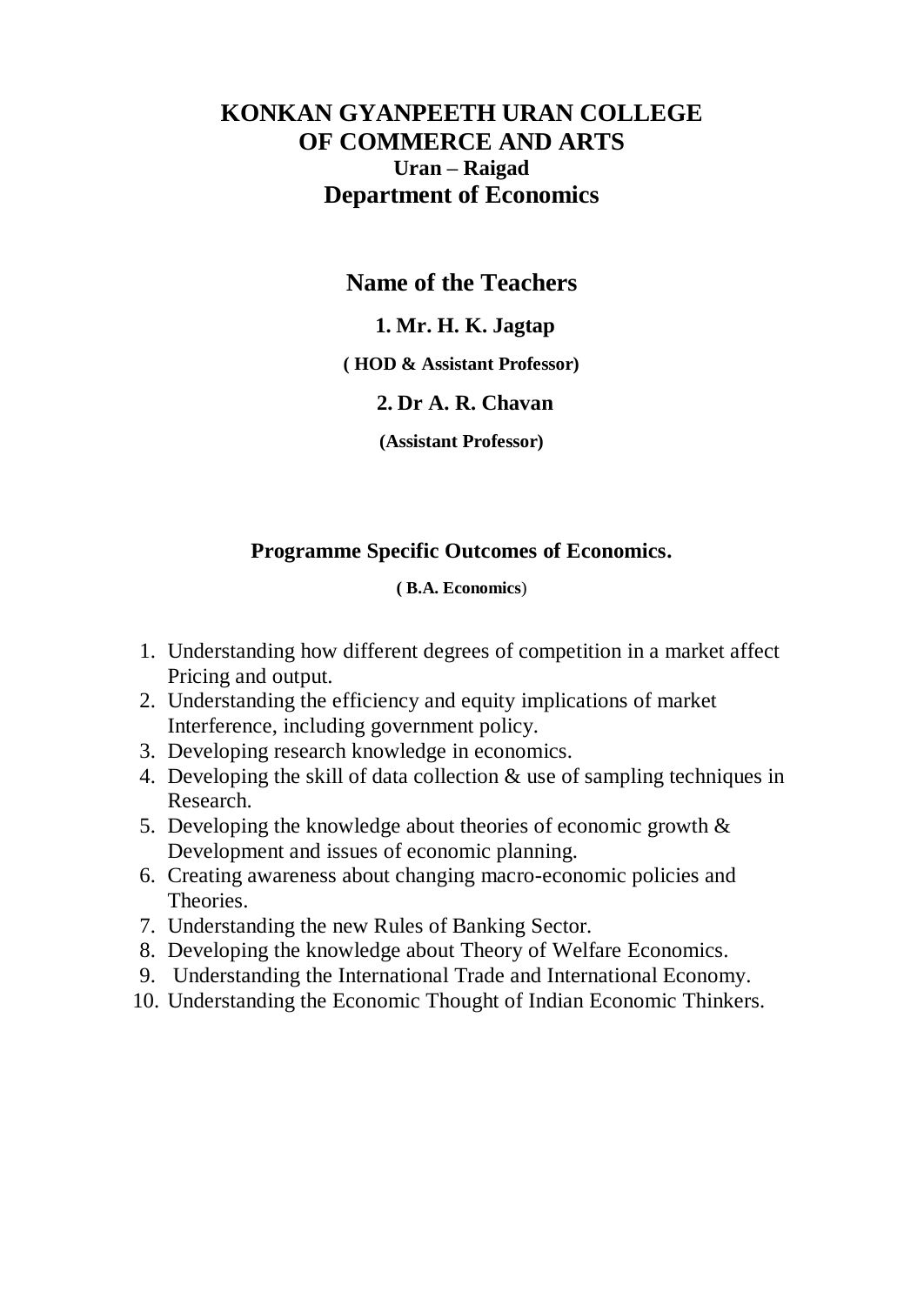# **COURSE OUTCOMES**

| F.Y.B.A. Semester -I<br><b>MICRO ECONOMICS-I</b><br><b>Paper-I</b><br>Name of the Teacher: Dr A. R. Chavan                                                                                                                                         |                                                                                                                                                                                                                                                                                                                                |  |
|----------------------------------------------------------------------------------------------------------------------------------------------------------------------------------------------------------------------------------------------------|--------------------------------------------------------------------------------------------------------------------------------------------------------------------------------------------------------------------------------------------------------------------------------------------------------------------------------|--|
| <b>OBJECTIVES</b>                                                                                                                                                                                                                                  | <b>OUTCOMES</b>                                                                                                                                                                                                                                                                                                                |  |
| 1. To study the Basic Economics<br>and its Methods.<br>2. To study the market<br>equilibrium<br>3. To study the Demand $\&$<br>Supply Analysis.<br>4. To study the cost $& cost$<br>analysis.<br>5. To study the International<br>Trade Policy.    | 1. To able to understand the Basic<br>Economics and its Methods.<br>2. To know about different market<br>equilibrium and respective<br>market, Demand & Supply.<br>3. To able to understand concept of<br>cost & cost analysis.<br>4. To able to understand the<br>International Trade Policy.<br><b>F.Y.B.A. Semester -II</b> |  |
|                                                                                                                                                                                                                                                    | <b>MACRO ECONOMICS-I</b>                                                                                                                                                                                                                                                                                                       |  |
|                                                                                                                                                                                                                                                    |                                                                                                                                                                                                                                                                                                                                |  |
|                                                                                                                                                                                                                                                    | <b>Paper-II</b><br>Name of the Teacher: Dr A. R. Chavan                                                                                                                                                                                                                                                                        |  |
| <b>OBJECTIVES</b>                                                                                                                                                                                                                                  | <b>OUTCOMES</b>                                                                                                                                                                                                                                                                                                                |  |
| 1. To study the macro economic<br>analysis.<br>2. To study the national income<br>& GDP.<br>3. To study the consumption,<br>Saving & Investment<br>functions.<br>4. To study the Annual Budget<br>- Revenue $&$ Expenditure<br>5. To study the GST | 1. To able to understand macro<br>economic analysis.<br>2. Able to understand of national<br>income & GDP.<br>3. Able to understand of<br>consumption, Saving $&$<br>Investment function.<br>4. Able to understand of Annual<br>Budget – Revenue $\&$<br>Expenditure.<br>5. Able to understand of GST                          |  |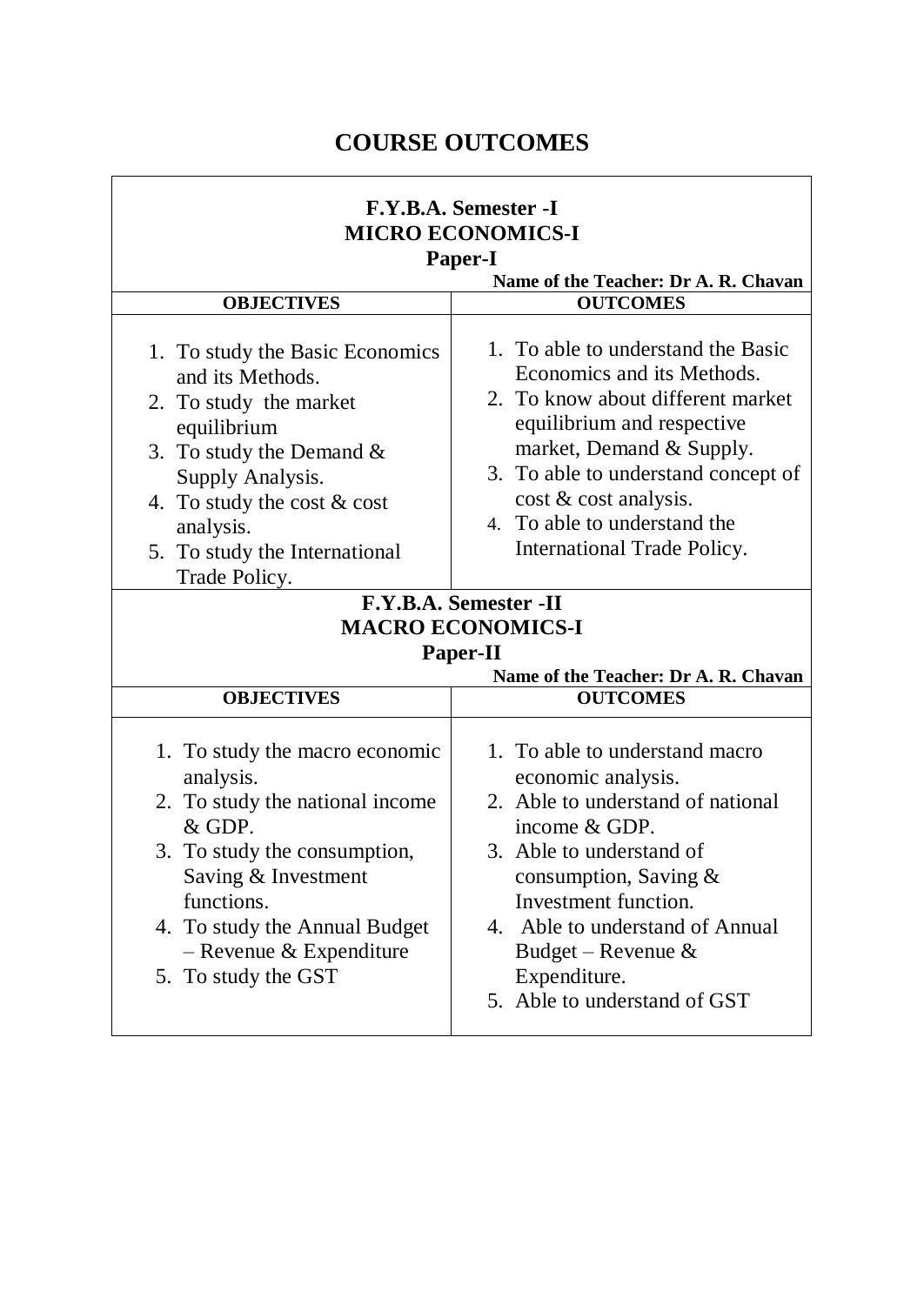| S.Y.B.A. Semester -III<br><b>MICRO ECONOMICS-II</b><br>Paper-III<br>Name of the Teacher: Dr A. R. Chavan                                                                                                                                                    |                                                                                                                                                                                                                                                                                                                   |  |
|-------------------------------------------------------------------------------------------------------------------------------------------------------------------------------------------------------------------------------------------------------------|-------------------------------------------------------------------------------------------------------------------------------------------------------------------------------------------------------------------------------------------------------------------------------------------------------------------|--|
|                                                                                                                                                                                                                                                             |                                                                                                                                                                                                                                                                                                                   |  |
| 1. To study the ordinal utility<br>analysis of consumer demand.<br>2. To study the demand function<br>and production function.<br>3. To study the cost analysis.<br>4. To study the Competitive<br>Market.<br>5. To study the consumer behavior.            | 1. To able to understand ordinal<br>utility analysis of consumer<br>demand.<br>2. Comprehending the demand<br>function and production function.<br>3. To understand the cost analysis.<br>4. To understand the Economic<br>Efficiency in Competitive Market.<br>5. To deal with concepts of<br>consumer behavior. |  |
|                                                                                                                                                                                                                                                             | S.Y.B.A. Semester -III                                                                                                                                                                                                                                                                                            |  |
|                                                                                                                                                                                                                                                             | <b>INDIAN ECONOMY: CONTEMPORARY CONCERNS</b>                                                                                                                                                                                                                                                                      |  |
|                                                                                                                                                                                                                                                             | <b>Paper-IV</b>                                                                                                                                                                                                                                                                                                   |  |
|                                                                                                                                                                                                                                                             | Name of the Teacher: Dr A. R. Chavan                                                                                                                                                                                                                                                                              |  |
| <b>OBJECTIVES</b>                                                                                                                                                                                                                                           | <b>OUTCOMES</b>                                                                                                                                                                                                                                                                                                   |  |
| 1. To study the concept of<br>Demonetization.<br>2. To study the Fiscal<br>Framework.<br>3. To study the Fiscal Rules.<br>4. To study the concept of<br>Universal Basic Income.<br>5. To study the different concept<br>of Income, Health and<br>Fertility. | 1. To able to understand concept of<br>Demonetization.<br>2. To deal with concepts of Fiscal<br>Framework.<br>3. To able to understand Fiscal Rules.<br>4. To able to understand concept of<br>Universal Basic Income.<br>5. To know about different concept of<br>Income, Health and Fertility.                  |  |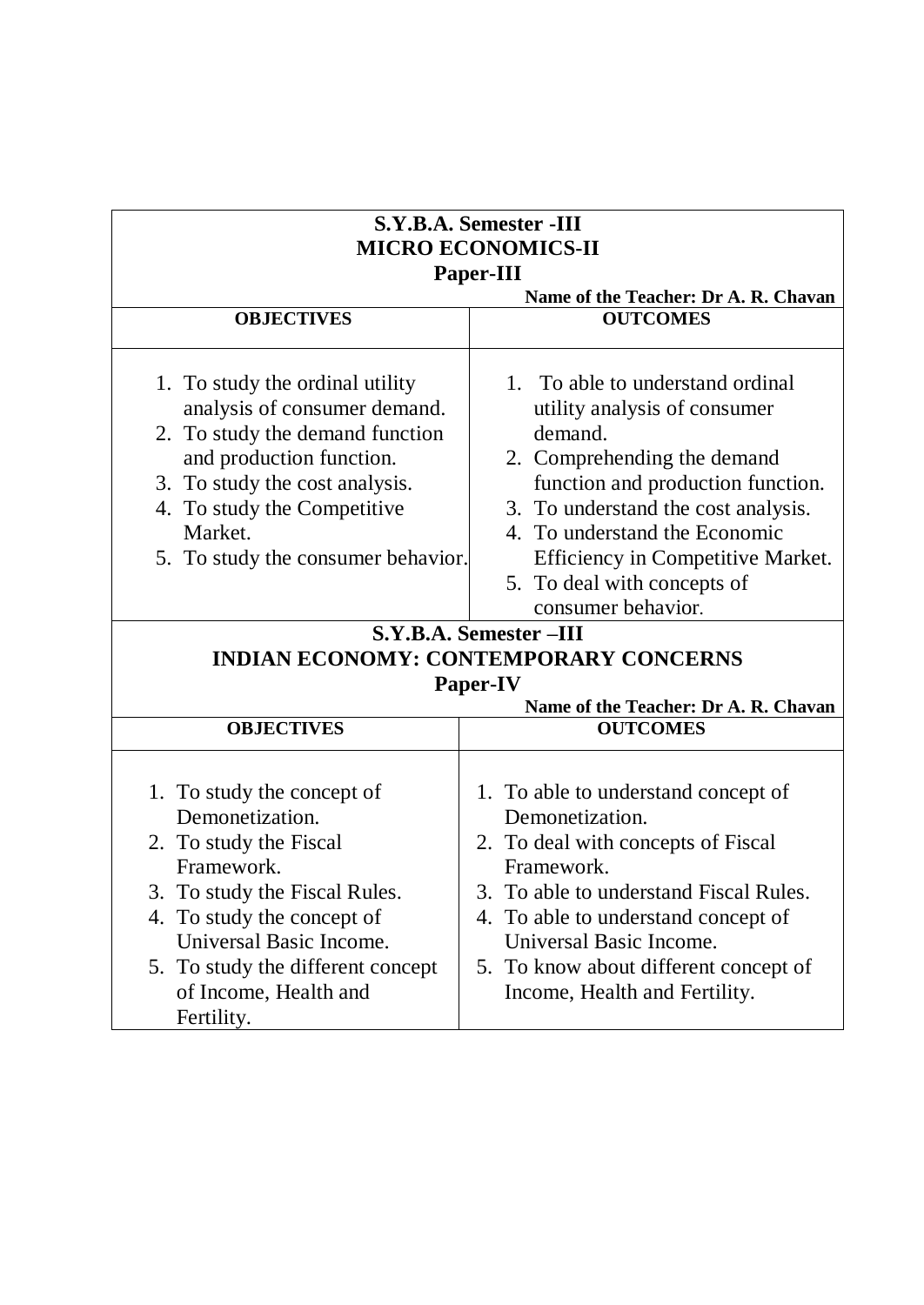| S.Y.B.A. Semester -IV                                                                                                                                                                                                                                                                                     |                                                                                                                                                                                                                                                                                                                            |  |
|-----------------------------------------------------------------------------------------------------------------------------------------------------------------------------------------------------------------------------------------------------------------------------------------------------------|----------------------------------------------------------------------------------------------------------------------------------------------------------------------------------------------------------------------------------------------------------------------------------------------------------------------------|--|
| <b>MACRO ECONOMICS-II</b><br>Paper-V                                                                                                                                                                                                                                                                      |                                                                                                                                                                                                                                                                                                                            |  |
|                                                                                                                                                                                                                                                                                                           |                                                                                                                                                                                                                                                                                                                            |  |
| <b>OBJECTIVES</b>                                                                                                                                                                                                                                                                                         | <b>OUTCOMES</b>                                                                                                                                                                                                                                                                                                            |  |
| 1. To study the concept of<br>Money.<br>2. To study the theory of<br>money.<br>3. To study the Money Market.<br>4. To study the Goods Market.<br>5. To study the fiscal policy and<br>monetary policy.                                                                                                    | 1. To able to understand concept of<br>Money<br>2. Able to understand Quantity<br>theory of money.<br>3. To able to understand the Money<br>Market.<br>4. To able to understand the Goods<br>Market.<br>5. Judging the role of fiscal policy<br>and monetary policy in a<br>Developing economy.                            |  |
|                                                                                                                                                                                                                                                                                                           | S.Y.B.A. Semester -IV                                                                                                                                                                                                                                                                                                      |  |
|                                                                                                                                                                                                                                                                                                           | DEVELOPMENT ISSUES OF MAHARASHTRA'S ECONOMY                                                                                                                                                                                                                                                                                |  |
|                                                                                                                                                                                                                                                                                                           | Paper-VI                                                                                                                                                                                                                                                                                                                   |  |
|                                                                                                                                                                                                                                                                                                           | Name of the Teacher: Dr A. R. Chavan                                                                                                                                                                                                                                                                                       |  |
| <b>OBJECTIVES</b>                                                                                                                                                                                                                                                                                         | <b>OUTCOMES</b>                                                                                                                                                                                                                                                                                                            |  |
|                                                                                                                                                                                                                                                                                                           |                                                                                                                                                                                                                                                                                                                            |  |
| 1. To study the Key<br>Introduction development of<br>Maharashtra.<br>2. To study the Importance of<br>Tribal Areas.<br>3. To study the Availability of<br>Water Resources in<br>Maharashtra.<br>4. To study the Health Care<br>system in Maharashtra.<br>5. To study the Connectivity of<br>Maharashtra. | 1. To able to understand the Key<br>Introduction development of<br>Maharashtra.<br>2. Understand the Importance of<br>Tribal Areas.<br>3. Understand the Availability of<br>Water Resources in Maharashtra.<br>4. Understand the Health Care system<br>in Maharashtra<br>5. Understand the Connectivity of<br>Maharashtra. |  |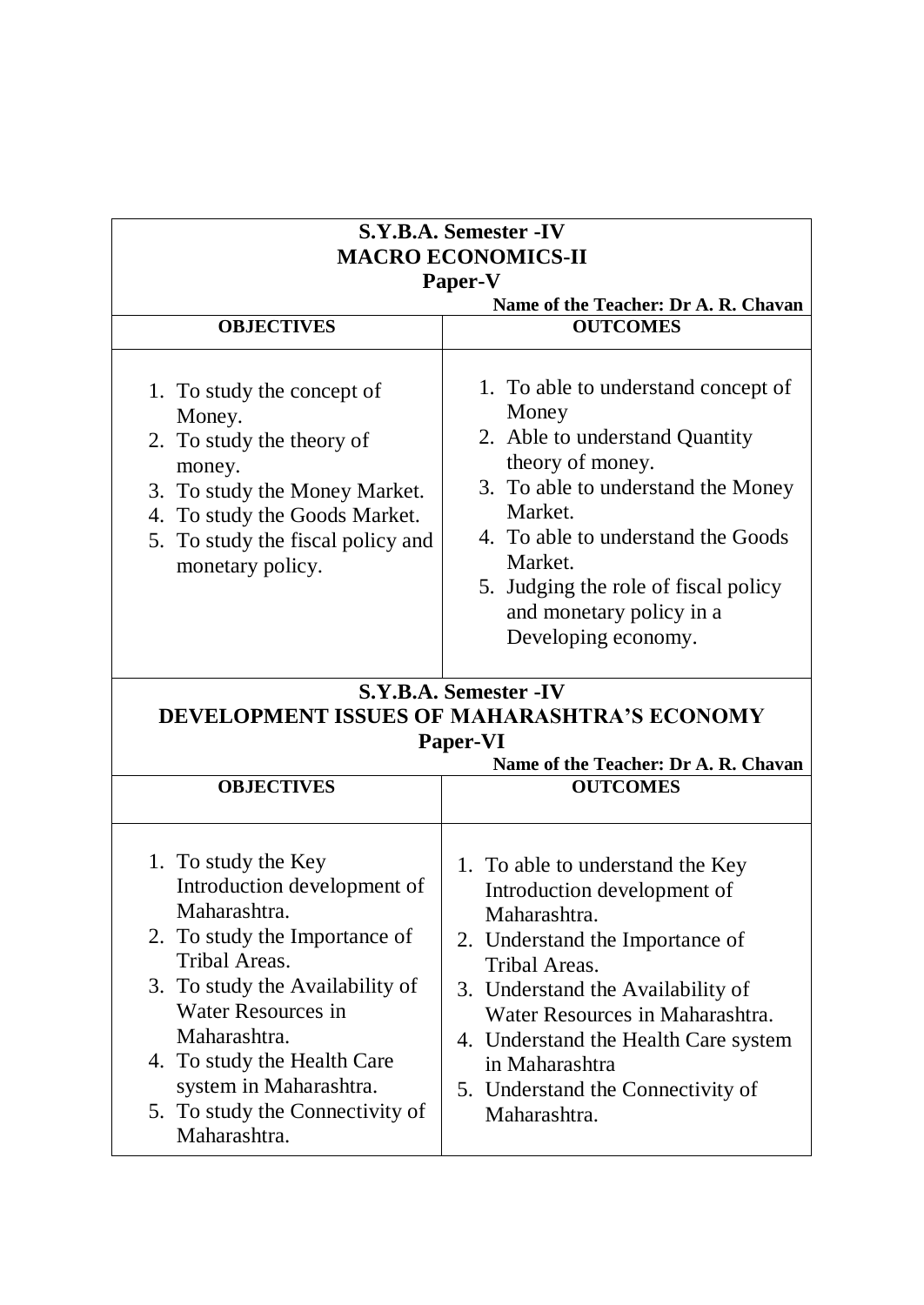| T.Y.B.A. Semester -V<br><b>MICRO ECONOMICS-III</b>                                                                                                                                                                                       |                                                                                                                                                                                                                                                                                                                                    |  |
|------------------------------------------------------------------------------------------------------------------------------------------------------------------------------------------------------------------------------------------|------------------------------------------------------------------------------------------------------------------------------------------------------------------------------------------------------------------------------------------------------------------------------------------------------------------------------------|--|
| Paper-VII                                                                                                                                                                                                                                |                                                                                                                                                                                                                                                                                                                                    |  |
|                                                                                                                                                                                                                                          | Name of the Teacher: Dr A. R. Chavan                                                                                                                                                                                                                                                                                               |  |
| <b>OBJECTIVES</b>                                                                                                                                                                                                                        | <b>OUTCOMES</b>                                                                                                                                                                                                                                                                                                                    |  |
| To study the Theory of Monopoly.<br>1.<br>To study the concepts of Price.<br>2.<br>3.<br>To study the Game Theory.<br>To study the Theory of Oligopoly.<br>4.<br>5. To study the General equilibrium<br>& economic efficiency & welfare. | 1. To able to understand the theory of<br>Monopoly.<br>To deal with concepts of Price<br>2.<br>Discrimination.<br>To able to understand the Basic of<br>3.<br>Game Theory.<br>To able to understand the theory of<br>4.<br>Oligopoly.<br>5. To able to understand general<br>equilibrium $\&$ economic efficiency $\&$<br>welfare. |  |
|                                                                                                                                                                                                                                          | T.Y.B.A. Semester - V                                                                                                                                                                                                                                                                                                              |  |
| <b>ECONOMICS OF DEVELOPMENT</b>                                                                                                                                                                                                          |                                                                                                                                                                                                                                                                                                                                    |  |
|                                                                                                                                                                                                                                          | Paper-VIII                                                                                                                                                                                                                                                                                                                         |  |
|                                                                                                                                                                                                                                          | Name of the Teacher: Dr A. R. Chavan                                                                                                                                                                                                                                                                                               |  |
| <b>OBJECTIVES</b>                                                                                                                                                                                                                        | <b>OUTCOMES</b>                                                                                                                                                                                                                                                                                                                    |  |
| 1. To study the concept utilizing                                                                                                                                                                                                        | 1. To able to understand concept                                                                                                                                                                                                                                                                                                   |  |
| development.                                                                                                                                                                                                                             | utilizing development.                                                                                                                                                                                                                                                                                                             |  |
| To study the population $& Human$<br>2.                                                                                                                                                                                                  | 2. To able to understand population $&$                                                                                                                                                                                                                                                                                            |  |
| Development.                                                                                                                                                                                                                             | Human Development.                                                                                                                                                                                                                                                                                                                 |  |
| 3. To study the Structural Issues in                                                                                                                                                                                                     | 3. Understanding the Structural Issues in                                                                                                                                                                                                                                                                                          |  |
| Development Process.                                                                                                                                                                                                                     | Development Process.                                                                                                                                                                                                                                                                                                               |  |
| 4. To study the concept of Inequality,                                                                                                                                                                                                   | 4. To able to understand concept of                                                                                                                                                                                                                                                                                                |  |
| poverty & development.                                                                                                                                                                                                                   | Inequality, poverty & development.                                                                                                                                                                                                                                                                                                 |  |
| 5. To study the Technology and                                                                                                                                                                                                           | 5. To Understand the Difference                                                                                                                                                                                                                                                                                                    |  |
| Economic Development.                                                                                                                                                                                                                    | Between Technology and Economic                                                                                                                                                                                                                                                                                                    |  |
|                                                                                                                                                                                                                                          | Development.                                                                                                                                                                                                                                                                                                                       |  |
|                                                                                                                                                                                                                                          | T.Y.B.A. Semester - V                                                                                                                                                                                                                                                                                                              |  |
|                                                                                                                                                                                                                                          | <b>ECONOMICS OF AGRICULTURE CO-OPERATION</b>                                                                                                                                                                                                                                                                                       |  |
|                                                                                                                                                                                                                                          | <b>Paper-IX</b>                                                                                                                                                                                                                                                                                                                    |  |
|                                                                                                                                                                                                                                          | Name of the Teacher: Mr H. K. Jagtap                                                                                                                                                                                                                                                                                               |  |
| <b>OBJECTIVES</b>                                                                                                                                                                                                                        | <b>OUTCOMES</b>                                                                                                                                                                                                                                                                                                                    |  |
| 1. To study of agriculture sector                                                                                                                                                                                                        | 1. Understand the name of nature of                                                                                                                                                                                                                                                                                                |  |
| In Indian Economy.                                                                                                                                                                                                                       | Agriculture.                                                                                                                                                                                                                                                                                                                       |  |
| 2. To understand low productivity                                                                                                                                                                                                        | 2. Analysis of agriculture productivity.                                                                                                                                                                                                                                                                                           |  |
| In agriculture.                                                                                                                                                                                                                          | 3. Understand sources of Agriculture                                                                                                                                                                                                                                                                                               |  |
| 3. To understand method of                                                                                                                                                                                                               | credit.                                                                                                                                                                                                                                                                                                                            |  |
| Agriculture marketing.                                                                                                                                                                                                                   | 4. Analysis of agriculture export and                                                                                                                                                                                                                                                                                              |  |
| 4. To study of financial resources                                                                                                                                                                                                       | importance process.                                                                                                                                                                                                                                                                                                                |  |
| For agriculture.                                                                                                                                                                                                                         |                                                                                                                                                                                                                                                                                                                                    |  |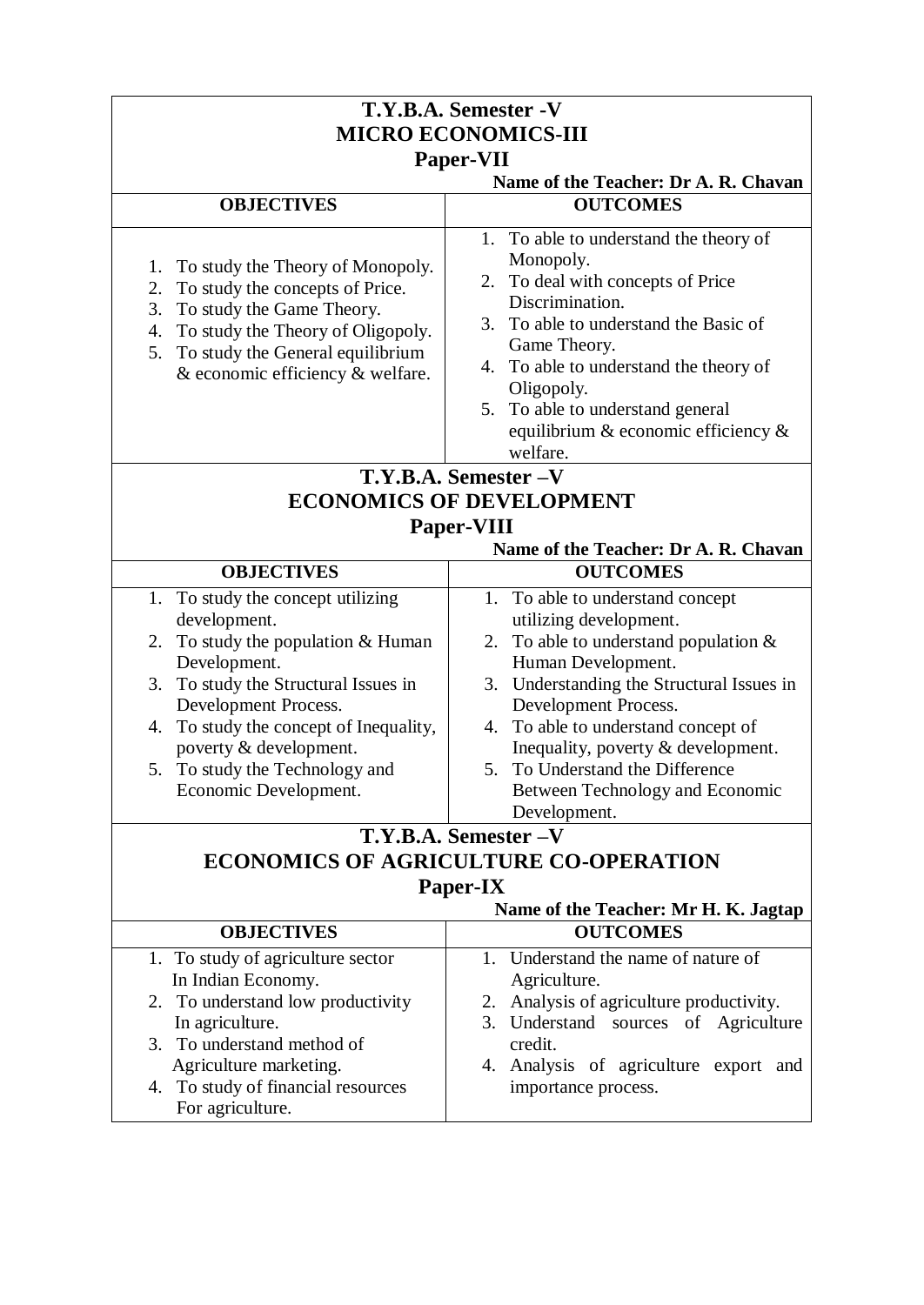| T.Y.B.A. Semester -V<br><b>RESEARCH METHODOLOGY</b>                                                                                                                                                                                                                                                                                           |                                                                                                                                                                                                                                                                                                                                                                                                         |         |
|-----------------------------------------------------------------------------------------------------------------------------------------------------------------------------------------------------------------------------------------------------------------------------------------------------------------------------------------------|---------------------------------------------------------------------------------------------------------------------------------------------------------------------------------------------------------------------------------------------------------------------------------------------------------------------------------------------------------------------------------------------------------|---------|
|                                                                                                                                                                                                                                                                                                                                               |                                                                                                                                                                                                                                                                                                                                                                                                         | Paper-X |
|                                                                                                                                                                                                                                                                                                                                               | Name of the Teacher: Mr H. K. Jagtap                                                                                                                                                                                                                                                                                                                                                                    |         |
| <b>OBJECTIVES</b>                                                                                                                                                                                                                                                                                                                             | <b>OUTCOMES</b>                                                                                                                                                                                                                                                                                                                                                                                         |         |
| 1. To study of nature of scope and<br>social science.<br>2. To study of elements of Research<br>Methodology.<br>3. To analysis of methods of data<br>collection and processing methods.                                                                                                                                                       | 1. Understand the central tendency of data<br>processing.<br>2. Understand presentation of data in<br>statistics.<br>3. Analysis of data processing<br>and<br>presentation.                                                                                                                                                                                                                             |         |
|                                                                                                                                                                                                                                                                                                                                               | T.Y.B.A. Semester - V                                                                                                                                                                                                                                                                                                                                                                                   |         |
| <b>ENVIRONMENTAL ECONOMICS</b>                                                                                                                                                                                                                                                                                                                |                                                                                                                                                                                                                                                                                                                                                                                                         |         |
| Paper-XI                                                                                                                                                                                                                                                                                                                                      |                                                                                                                                                                                                                                                                                                                                                                                                         |         |
|                                                                                                                                                                                                                                                                                                                                               | Name of the Teacher: Mr H. K. Jagtap                                                                                                                                                                                                                                                                                                                                                                    |         |
| <b>OBJECTIVES</b>                                                                                                                                                                                                                                                                                                                             | <b>OUTCOMES</b>                                                                                                                                                                                                                                                                                                                                                                                         |         |
| 1. To study of world Environment<br>problems.<br>2. To study of environment policy.<br>To understand the implementation<br>3.<br>of environments.                                                                                                                                                                                             | different<br>1. Understand<br>countries<br>environment impact.<br>2. Study of environmental control legal<br>agreement.<br>Analysis of mathematical methods of<br>3.<br>environment.                                                                                                                                                                                                                    |         |
|                                                                                                                                                                                                                                                                                                                                               | T.Y.B.A. Semester - V                                                                                                                                                                                                                                                                                                                                                                                   |         |
|                                                                                                                                                                                                                                                                                                                                               | <b>HISTORY OF ECONOMIC THOUGHT</b>                                                                                                                                                                                                                                                                                                                                                                      |         |
|                                                                                                                                                                                                                                                                                                                                               | Paper-XII<br>Name of the Teacher: Dr A. R. Chavan                                                                                                                                                                                                                                                                                                                                                       |         |
| <b>OBJECTIVES</b>                                                                                                                                                                                                                                                                                                                             | <b>OUTCOMES</b>                                                                                                                                                                                                                                                                                                                                                                                         |         |
| 1. To study the thoughts of Classical,<br>Nationalist and Socialist Thinkers.<br>To study the Development of<br>2.<br>economic thoughts.<br>To study the Theories of Neo-<br>3.<br>classical and Indian thinkers.<br>4. To study the Evaluating the<br>development of Indian economic<br>thoughts.<br>To study the Nobel Prize Winners.<br>5. | 1. Acquaintance with the economic<br>thoughts of Classical, Nationalist and<br>Socialist Thinkers.<br>Judging the development of economic<br>2.<br>thoughts.<br>3. Realizing the economic concepts and<br>theories of Neo-classical and Indian<br>thinkers.<br>Evaluating the development of Indian<br>4.<br>economic thoughts.<br>To Understanding and Identification of<br>5.<br>Nobel Prize Winners. |         |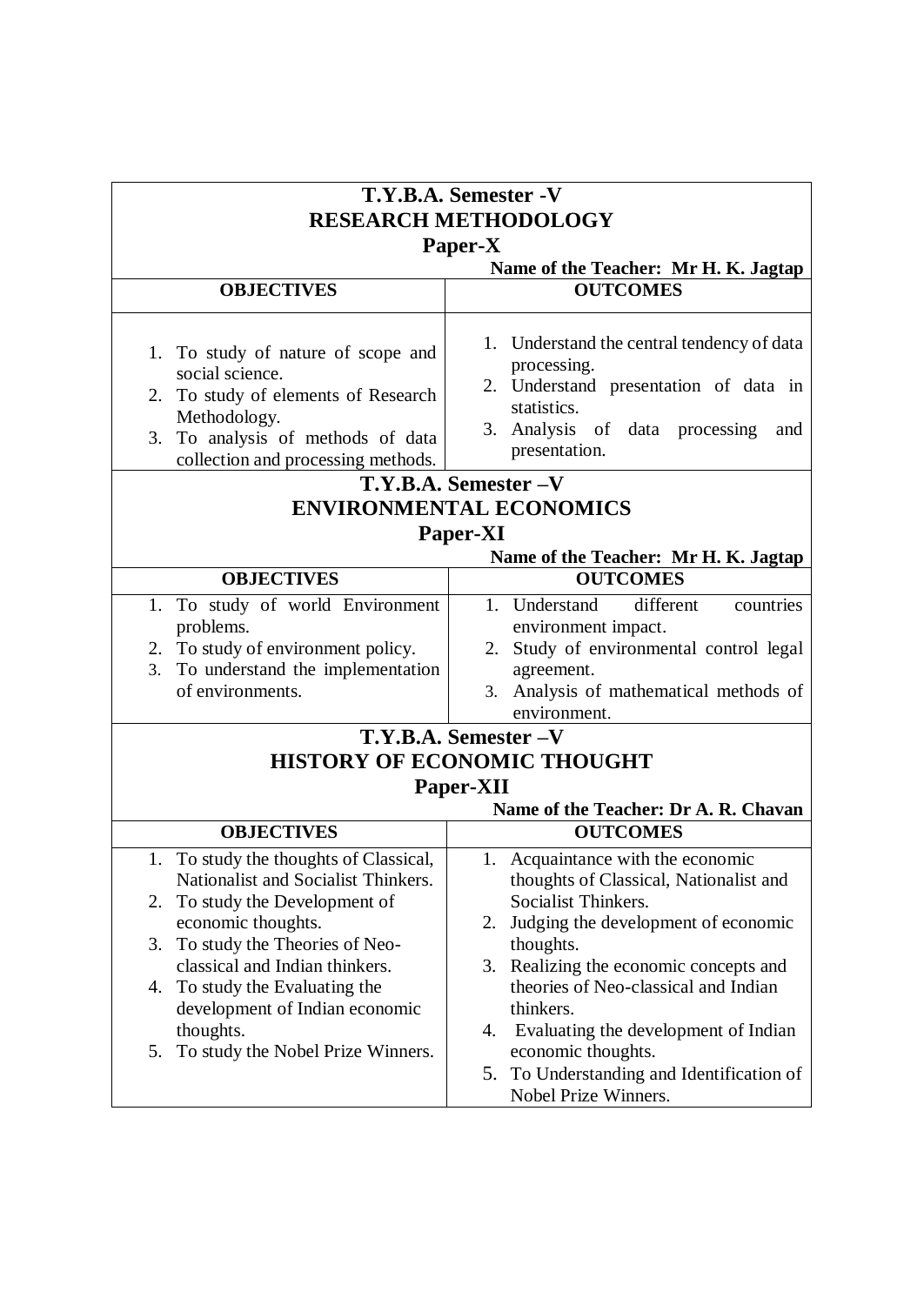|                                                                                                                                                                                                                                                      | T.Y.B.A. Semester -VI                                                                                                                                                                                                                                                    |  |  |
|------------------------------------------------------------------------------------------------------------------------------------------------------------------------------------------------------------------------------------------------------|--------------------------------------------------------------------------------------------------------------------------------------------------------------------------------------------------------------------------------------------------------------------------|--|--|
| <b>MACRO ECONOMICS -III</b>                                                                                                                                                                                                                          |                                                                                                                                                                                                                                                                          |  |  |
| Paper-XIII                                                                                                                                                                                                                                           |                                                                                                                                                                                                                                                                          |  |  |
|                                                                                                                                                                                                                                                      | Name of the Teacher: Dr A. R. Chavan                                                                                                                                                                                                                                     |  |  |
| <b>OBJECTIVES</b>                                                                                                                                                                                                                                    | <b>OUTCOMES</b>                                                                                                                                                                                                                                                          |  |  |
| To study the Goods Market in the<br>1.<br>open Economy.<br>To study the Financial Market.<br>2.<br>To study the Exchange Rate<br>3.<br>Regimes.<br>To study the Exchange Rate<br>4.<br>Crises.<br>To study the International<br>5.                   | 1. To able to understand the Goods<br>Market in the open Economy.<br>2. To able to understand the Financial<br>Market.<br>3. Understand the Exchange Rate<br>Regimes.<br>4. Understand the Exchange Rate Crises.<br>5. Understand the International Monetary<br>History. |  |  |
| Monetary History.                                                                                                                                                                                                                                    |                                                                                                                                                                                                                                                                          |  |  |
| T.Y.B.A. Semester -VI                                                                                                                                                                                                                                |                                                                                                                                                                                                                                                                          |  |  |
| <b>INTERNATIONAL ECONOMICS</b><br>Paper-XIV                                                                                                                                                                                                          |                                                                                                                                                                                                                                                                          |  |  |
|                                                                                                                                                                                                                                                      | Name of the Teacher: Mr H. K. Jagtap                                                                                                                                                                                                                                     |  |  |
| <b>OBJECTIVES</b>                                                                                                                                                                                                                                    | <b>OUTCOMES</b>                                                                                                                                                                                                                                                          |  |  |
| 1. To study the Domestic and<br><b>International Trade.</b><br>To study the Modern Theories of<br>2.<br><b>International Trade.</b><br>3. To study the Importance of Trade<br>and Recent Trends.<br>4. To study the Trade Policy and<br>Regionalism. | Able to understand the Domestic and<br>1.<br><b>International Trade.</b><br>2. To Understand the Modern Theories<br>of International Trade.<br>3. To Understand the Importance of<br>Trade and Recent Trends.<br>4. To Understand the Trade Policy and<br>Regionalism.   |  |  |
|                                                                                                                                                                                                                                                      | T.Y.B.A. Semester -VI                                                                                                                                                                                                                                                    |  |  |
|                                                                                                                                                                                                                                                      | ECONOMICS OF AGRICULTURE AND COOPERATION                                                                                                                                                                                                                                 |  |  |
|                                                                                                                                                                                                                                                      | <b>Paper-XV</b>                                                                                                                                                                                                                                                          |  |  |
|                                                                                                                                                                                                                                                      | Name of the Teacher: Mr H. K. Jagtap                                                                                                                                                                                                                                     |  |  |
| <b>OBJECTIVES</b>                                                                                                                                                                                                                                    | <b>OUTCOMES</b>                                                                                                                                                                                                                                                          |  |  |
| To study of cooperative<br>1.<br>movements.<br>To understand cooperative finance<br>2.<br>India.<br>To study of organized in<br>3.                                                                                                                   | Understand<br>principle<br>of<br>1.<br>the<br>cooperation.<br>Analysis of financial sources of farmers<br>2.<br>and rural development.<br>3. Understand the Agriculture cooperate                                                                                        |  |  |
| cooperation.                                                                                                                                                                                                                                         | organization.<br>Understand<br>the<br>cooperative<br>4.<br>organization in India.                                                                                                                                                                                        |  |  |